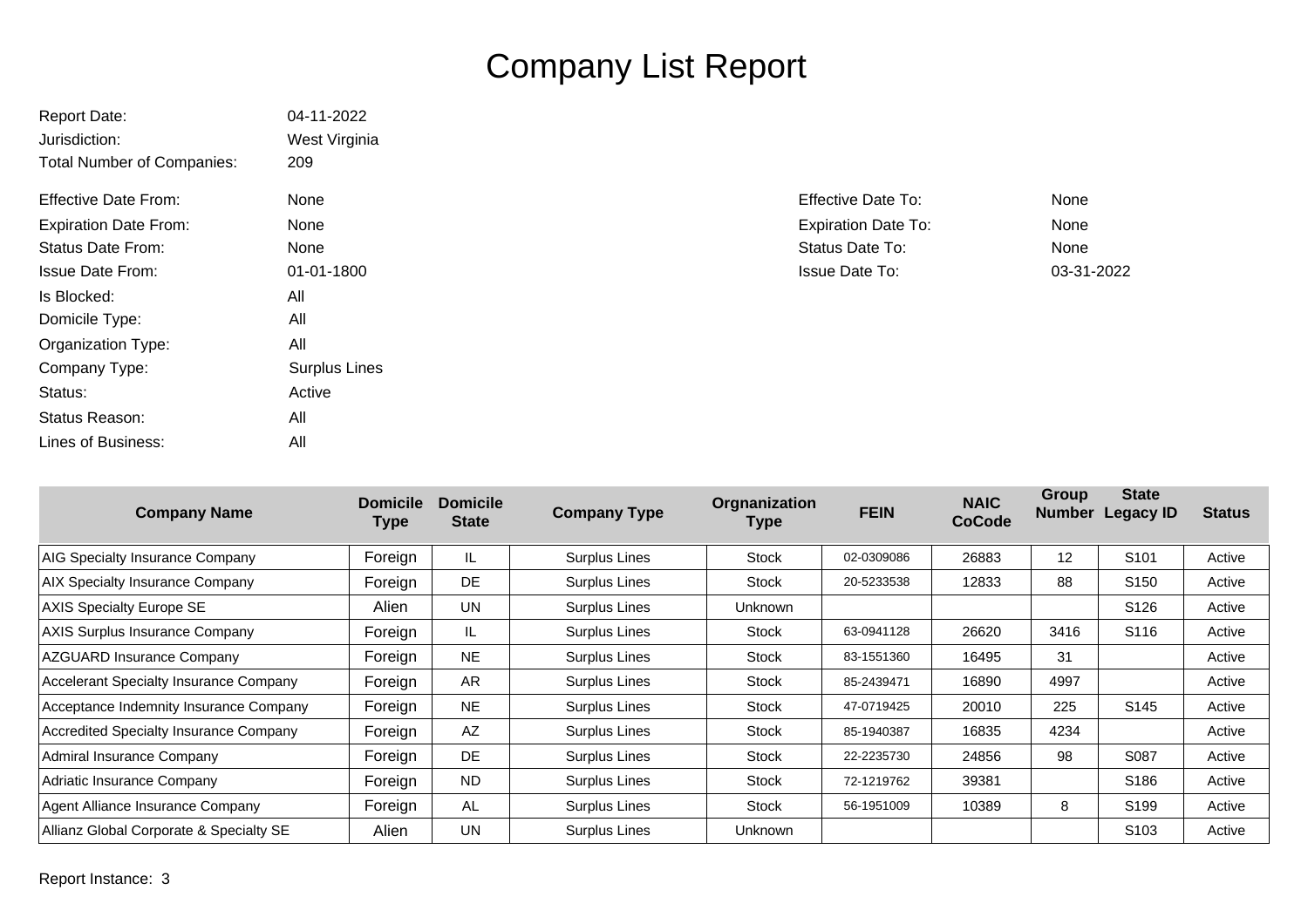| <b>Company Name</b>                           | <b>Domicile</b><br><b>Type</b> | <b>Domicile</b><br><b>State</b> | <b>Company Type</b>  | Orgnanization<br><b>Type</b> | <b>FEIN</b> | <b>NAIC</b><br><b>CoCode</b> | Group | <b>State</b><br>Number Legacy ID | <b>Status</b> |
|-----------------------------------------------|--------------------------------|---------------------------------|----------------------|------------------------------|-------------|------------------------------|-------|----------------------------------|---------------|
| Allianz Underwriters Insurance Company        | Foreign                        | IL                              | Surplus Lines        | <b>Stock</b>                 | 95-3323939  | 36420                        | 761   | S200                             | Active        |
| Allied World Assurance Company (U.S.),        | Foreign                        | DE                              | <b>Surplus Lines</b> | Unknown                      | 95-4387273  | 19489                        | 158   | AC52                             | Active        |
| Allied World Surplus Lines Insurance          | Foreign                        | <b>AR</b>                       | Surplus Lines        | <b>Stock</b>                 | 51-0331163  | 24319                        | 158   | S096                             | Active        |
| Ally International Insurance Company Ltd.     | Alien                          | UN                              | <b>Surplus Lines</b> | <b>Unknown</b>               |             |                              |       | S205                             | Active        |
| AmTrust International Underwriters,           | Alien                          | <b>UN</b>                       | <b>Surplus Lines</b> | <b>Unknown</b>               |             |                              | 2538  | S <sub>165</sub>                 | Active        |
| American Empire Surplus Lines Insurance       | Foreign                        | OH                              | Surplus Lines        | <b>Stock</b>                 | 31-0912199  | 35351                        | 84    | S043                             | Active        |
| American Equity Insurance Company             | Foreign                        | AZ                              | Surplus Lines        | <b>Stock</b>                 | 86-0703220  | 43117                        | 3548  | S079                             | Active        |
| American Federation Insurance Company         | Foreign                        | <b>TX</b>                       | Surplus Lines        | <b>Unknown</b>               | 86-0812982  | 10245                        | 69    |                                  | Active        |
| American National Lloyds Insurance            | Foreign                        | <b>TX</b>                       | Surplus Lines        | <b>Stock</b>                 | 75-2551212  | 10043                        | 408   | S208                             | Active        |
| American Safety Insurance Company             | Foreign                        | GA                              | Surplus Lines        | <b>Stock</b>                 | 58-1760581  | 33103                        | 587   | S <sub>170</sub>                 | Active        |
| American Western Home Insurance               | Foreign                        | OK                              | Surplus Lines        | <b>Stock</b>                 | 31-0920414  | 35912                        | 361   | S031                             | Active        |
| Appalachian Insurance Company                 | Foreign                        | R <sub>l</sub>                  | <b>Surplus Lines</b> | <b>Stock</b>                 | 05-0284861  | 10316                        | 65    | S137                             | Active        |
| Arch Specialty Insurance Company              | Foreign                        | MO                              | Surplus Lines        | <b>Stock</b>                 | 36-2545393  | 21199                        | 1279  | S021                             | Active        |
| Ardellis Insurance Ltd.                       | Foreign                        | MI                              | <b>Surplus Lines</b> | <b>Stock</b>                 | 98-0348043  | 16141                        |       |                                  | Active        |
| <b>Ascot Specialty Insurance Company</b>      | Foreign                        | R <sub>l</sub>                  | <b>Surplus Lines</b> | <b>Stock</b>                 | 05-0420799  | 45055                        | 4908  | S230                             | Active        |
| Aspen Insurance UK Limited                    | Alien                          | <b>UN</b>                       | Surplus Lines        | Unknown                      |             |                              |       | S113                             | Active        |
| Aspen Specialty Insurance Company             | Foreign                        | <b>ND</b>                       | Surplus Lines        | <b>Stock</b>                 | 06-1463851  | 10717                        | 4734  | S032                             | Active        |
| Assicurazioni Generali S.p.A.                 | Alien                          | <b>UN</b>                       | Surplus Lines        | Unknown                      |             |                              |       | S070                             | Active        |
| Associated Industries Insurance Company,      | Foreign                        | FL                              | Surplus Lines        | <b>Stock</b>                 | 59-0714428  | 23140                        | 2538  | S <sub>193</sub>                 | Active        |
| Atain Specialty Insurance Company             | Foreign                        | MI                              | Surplus Lines        | <b>Stock</b>                 | 23-0597040  | 17159                        | 3299  | S <sub>136</sub>                 | Active        |
| Ategrity Specialty Insurance Company          | Foreign                        | DE                              | <b>Surplus Lines</b> | <b>Stock</b>                 | 82-4910916  | 16427                        |       | S231                             | Active        |
| <b>Atlantic Casualty Insurance Company</b>    | Foreign                        | <b>NC</b>                       | Surplus Lines        | <b>Stock</b>                 | 56-1382814  | 42846                        | 280   | S030                             | Active        |
| Awbury Insurance Company                      | Foreign                        | DE                              | Surplus Lines        | <b>Stock</b>                 | 38-3943267  | 15708                        |       |                                  | Active        |
| Berkley Assurance Company                     | Foreign                        | ΙA                              | Surplus Lines        | <b>Stock</b>                 | 59-1993236  | 39462                        | 98    | S <sub>132</sub>                 | Active        |
| <b>Berkley Specialty Insurance Company</b>    | Foreign                        | DE                              | Surplus Lines        | <b>Stock</b>                 | 01-0471707  | 31295                        | 98    | S169                             | Active        |
| Berkshire Hathaway International              | Alien                          | <b>UN</b>                       | Surplus Lines        | Unknown                      |             |                              |       | S124                             | Active        |
| <b>Blackboard Specialty Insurance Company</b> | Foreign                        | DE                              | Surplus Lines        | <b>Stock</b>                 | 26-2996716  | 13551                        | 12    | S180                             | Active        |
| Blue Hill Specialty Insurance Company Inc.    | Foreign                        | IL.                             | <b>Surplus Lines</b> | <b>Stock</b>                 | 47-1849658  | 15643                        | 155   | S211                             | Active        |
| <b>Bridgeway Insurance Company</b>            | Foreign                        | DE                              | <b>Surplus Lines</b> | <b>Stock</b>                 | 20-3901790  | 12489                        | 361   | S134                             | Active        |
| CHUBB European Group SE                       | Alien                          | <b>UN</b>                       | Surplus Lines        | Unknown                      |             |                              |       | S060                             | Active        |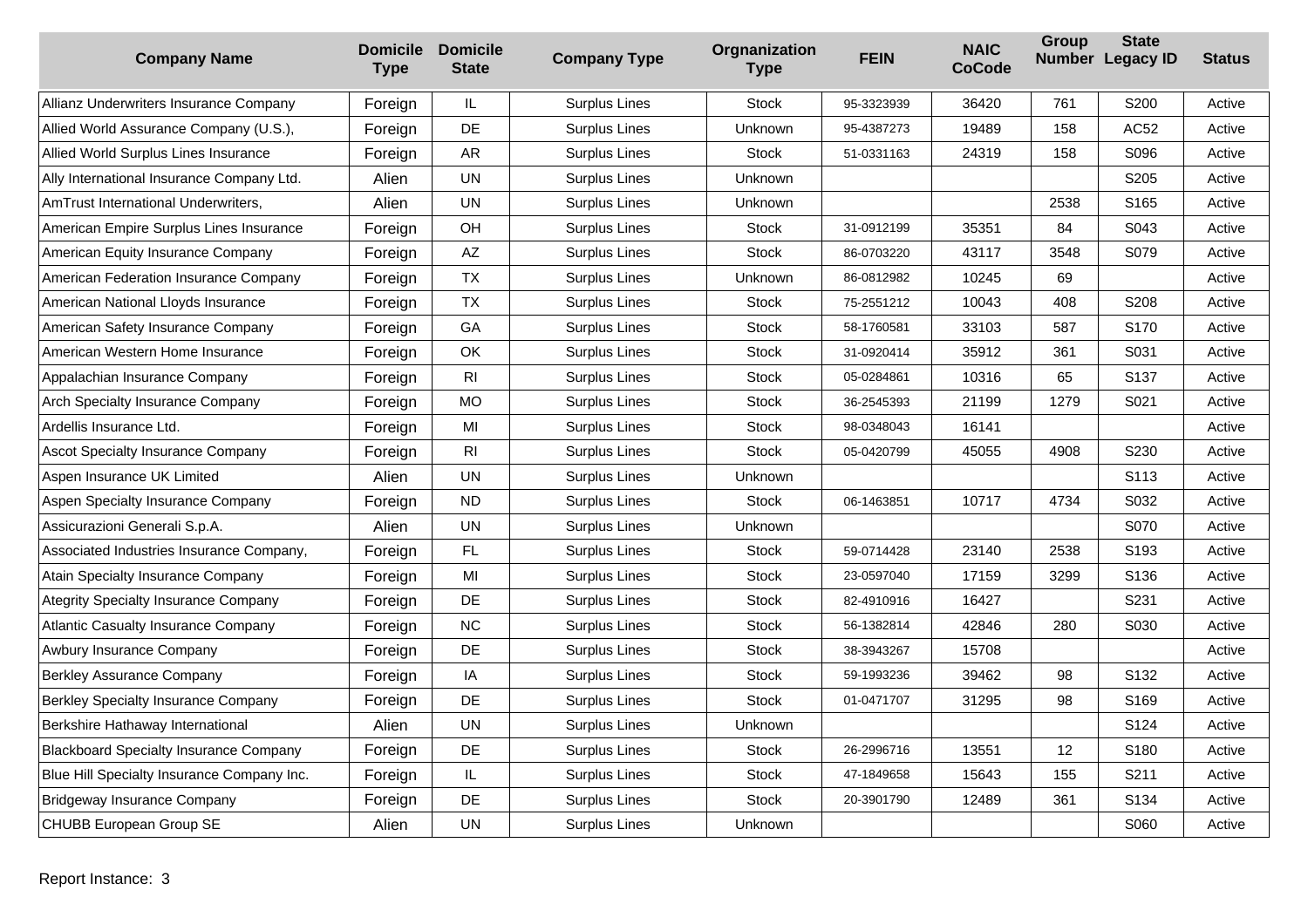| <b>Company Name</b>                            | <b>Domicile</b><br><b>Type</b> | <b>Domicile</b><br><b>State</b> | <b>Company Type</b>  | Orgnanization<br><b>Type</b> | <b>FEIN</b> | <b>NAIC</b><br><b>CoCode</b> | Group | <b>State</b><br>Number Legacy ID | <b>Status</b> |
|------------------------------------------------|--------------------------------|---------------------------------|----------------------|------------------------------|-------------|------------------------------|-------|----------------------------------|---------------|
| CM Vantage Specialty Insurance Company         | Foreign                        | WI                              | <b>Surplus Lines</b> | <b>Stock</b>                 | 47-5424186  | 15872                        | 4851  | S213                             | Active        |
| <b>CUMIS Specialty Insurance Company, Inc.</b> | Foreign                        | IA                              | Surplus Lines        | <b>Stock</b>                 | 20-5548208  | 12758                        | 306   |                                  | Active        |
| Canal Indemnity Company                        | Foreign                        | SC                              | Surplus Lines        | <b>Stock</b>                 | 57-1012542  | 27790                        | 262   | S118                             | Active        |
| Canopius US Insurance, Inc.                    | Foreign                        | DE                              | Surplus Lines        | <b>Stock</b>                 | 20-5612765  | 12961                        |       | S <sub>161</sub>                 | Active        |
| Capitol Specialty Insurance Corporation        | Foreign                        | WI                              | <b>Surplus Lines</b> | <b>Stock</b>                 | 39-0988659  | 10328                        | 501   | S <sub>106</sub>                 | Active        |
| <b>Catlin Specialty Insurance Company</b>      | Foreign                        | DE                              | Surplus Lines        | <b>Stock</b>                 | 71-6053839  | 15989                        | 968   | S097                             | Active        |
| <b>Centennial Casualty Company</b>             | Foreign                        | <b>AL</b>                       | Surplus Lines        | <b>Stock</b>                 | 63-0701609  | 34568                        |       | S226                             | Active        |
| <b>Century Surety Company</b>                  | Foreign                        | OH                              | Surplus Lines        | <b>Stock</b>                 | 31-0936702  | 36951                        | 748   |                                  | Active        |
| Champlain Specialty Insurance Company          | Foreign                        | VT                              | Surplus Lines        | <b>Stock</b>                 | 85-1195511  | 16834                        |       |                                  | Active        |
| Chubb Custom Insurance Company                 | Foreign                        | NJ                              | <b>Surplus Lines</b> | <b>Stock</b>                 | 22-2320779  | 38989                        | 626   | S144                             | Active        |
| <b>Cincinnati Specialty Underwriters</b>       | Foreign                        | DE                              | Surplus Lines        | <b>Stock</b>                 | 65-1316588  | 13037                        | 244   | S160                             | Active        |
| Clear Blue Specialty Insurance Company         | Foreign                        | <b>NC</b>                       | Surplus Lines        | Stock                        | 56-1690558  | 37745                        | 4850  | S004                             | Active        |
| Colony Insurance Company                       | Foreign                        | VA                              | Surplus Lines        | <b>Stock</b>                 | 54-1423096  | 39993                        | 457   | S019                             | Active        |
| Columbia Casualty Company                      | Foreign                        | IL.                             | Surplus Lines        | <b>Stock</b>                 | 47-0490411  | 31127                        | 218   | S023                             | Active        |
| <b>Concert Specialty Insurance Company</b>     | Foreign                        | <b>MT</b>                       | Surplus Lines        | <b>Stock</b>                 | 87-2984695  | 17151                        | 5015  |                                  | Active        |
| Concord Specialty Insurance Company            | Foreign                        | <b>SD</b>                       | Surplus Lines        | <b>Stock</b>                 | 85-3376479  | 16923                        | 4993  |                                  | Active        |
| <b>Conifer Insurance Company</b>               | Foreign                        | MI                              | Surplus Lines        | <b>Stock</b>                 | 38-2725900  | 29734                        | 4720  | S189                             | Active        |
| Convex Insurance UK Limited                    | Alien                          | WV                              | Surplus Lines        | <b>Stock</b>                 |             |                              |       |                                  | Active        |
| Coverys Specialty Insurance Company            | Foreign                        | <b>NJ</b>                       | <b>Surplus Lines</b> | <b>Stock</b>                 | 47-2600307  | 15686                        | 1154  | S210                             | Active        |
| Covington Specialty Insurance Company          | Foreign                        | <b>NH</b>                       | <b>Surplus Lines</b> | <b>Stock</b>                 | 26-1168626  | 13027                        | 501   | S184                             | Active        |
| Crum & Forster Specialty Insurance             | Foreign                        | DE                              | Surplus Lines        | <b>Stock</b>                 | 13-3545069  | 44520                        | 158   | S092                             | Active        |
| Discover Specialty Insurance Company           | Foreign                        | <b>CT</b>                       | Surplus Lines        | <b>Stock</b>                 | 52-1925132  | 10213                        | 3548  | S129                             | Active        |
| Dorchester Insurance Company                   | Foreign                        | VI                              | Surplus Lines        | <b>Stock</b>                 |             | 31461                        | 161   |                                  | Active        |
| Empire Indemnity Insurance Company             | Foreign                        | OK                              | Surplus Lines        | Stock                        | 73-6091717  | 21334                        | 212   | S <sub>152</sub>                 | Active        |
| <b>Endurance American Specialty Insurance</b>  | Foreign                        | DE                              | Surplus Lines        | <b>Stock</b>                 | 75-1844564  | 41718                        | 3219  | S <sub>105</sub>                 | Active        |
| Endurance Specialty Insurance Ltd.             | Alien                          | <b>UN</b>                       | Surplus Lines        | Unknown                      |             |                              |       | S181                             | Active        |
| <b>Energy Insurance Mutual Limited</b>         | Alien                          | <b>UN</b>                       | <b>Surplus Lines</b> | Unknown                      |             |                              |       | S061                             | Active        |
| <b>Evanston Insurance Company</b>              | Foreign                        | IL                              | Surplus Lines        | <b>Stock</b>                 | 36-2950161  | 35378                        | 785   | <b>AC44</b>                      | Active        |
| Everest Indemnity Insurance Company            | Foreign                        | DE                              | <b>Surplus Lines</b> | Stock                        | 22-3520347  | 10851                        | 1120  | S044                             | Active        |
| Everest Insurance (Ireland), DAC               | Alien                          |                                 | <b>Surplus Lines</b> | Unknown                      |             |                              | 1120  |                                  | Active        |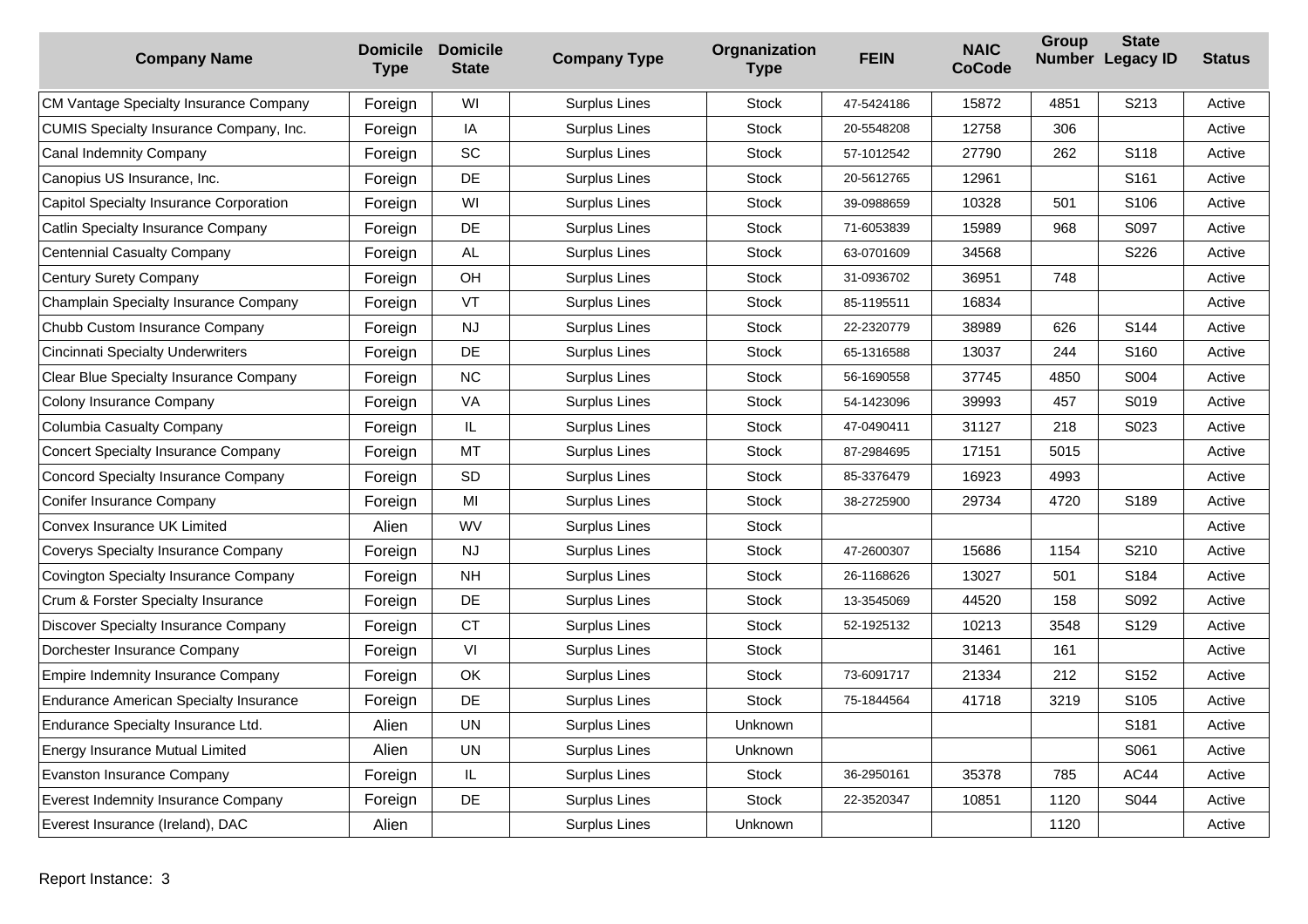| <b>Company Name</b>                          | <b>Domicile</b><br><b>Type</b> | <b>Domicile</b><br><b>State</b> | <b>Company Type</b>  | Orgnanization<br><b>Type</b> | <b>FEIN</b> | <b>NAIC</b><br><b>CoCode</b> | Group | <b>State</b><br>Number Legacy ID | <b>Status</b> |
|----------------------------------------------|--------------------------------|---------------------------------|----------------------|------------------------------|-------------|------------------------------|-------|----------------------------------|---------------|
| Everest International Assurance, Ltd.        | Alien                          |                                 | Surplus Lines        | <b>Unknown</b>               |             |                              | 1120  |                                  | Active        |
| Evergreen National Indemnity Company         | Foreign                        | OH                              | Surplus Lines        | <b>Stock</b>                 | 36-2467238  | 12750                        | 4869  | S075                             | Active        |
| Everspan Indemnity Insurance Company         | Foreign                        | AZ                              | Surplus Lines        | <b>Stock</b>                 | 85-3303751  | 16882                        | 1248  |                                  | Active        |
| <b>Executive Risk Specialty Insurance</b>    | Foreign                        | <b>CT</b>                       | Surplus Lines        | <b>Stock</b>                 | 06-1330642  | 44792                        | 626   | S146                             | Active        |
| Fair American Select Insurance Company       | Foreign                        | DE                              | Surplus Lines        | <b>Stock</b>                 | 46-1213970  | 15201                        | 501   | S202                             | Active        |
| Falls Lake Fire and Casualty Company         | Foreign                        | CA                              | Surplus Lines        | <b>Stock</b>                 | 47-1588915  | 15884                        | 3494  | S223                             | Active        |
| First Mercury Insurance Company              | Foreign                        | DE                              | Surplus Lines        | <b>Stock</b>                 | 38-3299471  | 10657                        | 158   | S040                             | Active        |
| <b>First Specialty Insurance Corporation</b> | Foreign                        | <b>MO</b>                       | Surplus Lines        | <b>Stock</b>                 | 36-3668424  | 34916                        | 181   | S015                             | Active        |
| Fortegra Specialty Insurance Company         | Foreign                        | AZ                              | <b>Surplus Lines</b> | <b>Stock</b>                 | 85-1773107  | 16823                        | 4718  |                                  | Active        |
| <b>GNY Custom Insurance Company</b>          | Foreign                        | <b>NY</b>                       | Surplus Lines        | <b>Stock</b>                 | 20-3635087  | 10814                        | 222   |                                  | Active        |
| Gemini Insurance Company                     | Foreign                        | <b>DE</b>                       | Surplus Lines        | <b>Stock</b>                 | 22-3410959  | 10833                        | 98    | S <sub>139</sub>                 | Active        |
| General Security Indemnity Company of        | Foreign                        | AZ                              | Surplus Lines        | <b>Stock</b>                 | 13-3309199  | 20559                        | 749   | S135                             | Active        |
| <b>General Star Indemnity Company</b>        | Foreign                        | DE                              | Surplus Lines        | <b>Stock</b>                 | 06-0876629  | 37362                        | 31    | S077                             | Active        |
| Geo Vera Specialty Insurance Company         | Foreign                        | DE                              | Surplus Lines        | <b>Stock</b>                 | 52-1903270  | 10182                        | 3829  | S127                             | Active        |
| Golden Bear Insurance Company                | Foreign                        | CA                              | Surplus Lines        | <b>Stock</b>                 | 94-2567927  | 39861                        |       | S219                             | Active        |
| Gotham Insurance Company                     | Foreign                        | <b>NY</b>                       | <b>Surplus Lines</b> | <b>Stock</b>                 | 13-3383720  | 25569                        | 256   | S119                             | Active        |
| Gray Surplus Lines Insurance Company         | Foreign                        | LA                              | <b>Surplus Lines</b> | <b>Stock</b>                 | 47-1737489  | 15889                        | 1208  |                                  | Active        |
| Great American E & S Insurance Company       | Foreign                        | OH                              | Surplus Lines        | <b>Stock</b>                 | 31-0954439  | 37532                        | 84    | S027                             | Active        |
| Great American Fidelity Insurance            | Foreign                        | OH                              | Surplus Lines        | <b>Stock</b>                 | 31-1036473  | 41858                        | 84    | S028                             | Active        |
| <b>Great American Protection Insurance</b>   | Foreign                        | <b>OH</b>                       | Surplus Lines        | <b>Stock</b>                 | 31-1288778  | 38580                        | 84    | S029                             | Active        |
| Great Lakes Insurance SE                     | Alien                          | <b>UN</b>                       | Surplus Lines        | Unknown                      |             |                              |       | S068                             | Active        |
| GuideOne National Insurance Company          | Foreign                        | IA                              | Surplus Lines        | <b>Stock</b>                 | 90-0773265  | 14167                        | 303   | S209                             | Active        |
| Guilford Insurance Company                   | Foreign                        | IL                              | Surplus Lines        | <b>Stock</b>                 | 36-4076129  | 10956                        | 479   | S171                             | Active        |
| <b>Gulf Underwriters Insurance Company</b>   | Foreign                        | <b>CT</b>                       | Surplus Lines        | <b>Stock</b>                 | 56-1371361  | 42811                        | 3548  | S086                             | Active        |
| <b>HDI Global Specialty SE</b>               | Alien                          | <b>UN</b>                       | <b>Surplus Lines</b> | Unknown                      |             |                              |       | S102                             | Active        |
| <b>HDI Specialty Insurance Company</b>       | Foreign                        | IL.                             | Surplus Lines        | <b>Stock</b>                 | 81-5296068  | 16131                        | 517   | S215                             | Active        |
| <b>HSB Specialty Insurance Company</b>       | Foreign                        | <b>CT</b>                       | <b>Surplus Lines</b> | <b>Stock</b>                 | 45-5518320  | 14438                        | 361   | S196                             | Active        |
| Hallmark Specialty Insurance Company         | Foreign                        | OK                              | Surplus Lines        | <b>Stock</b>                 | 74-2378996  | 26808                        | 3478  | S177                             | Active        |
| Hamilton Insurance DAC                       | Alien                          | <b>UN</b>                       | <b>Surplus Lines</b> | <b>Stock</b>                 |             |                              |       | S216                             | Active        |
| Hamilton Select Insurance Inc.               | Foreign                        | DE                              | <b>Surplus Lines</b> | <b>Stock</b>                 | 87-2532330  | 17178                        |       |                                  | Active        |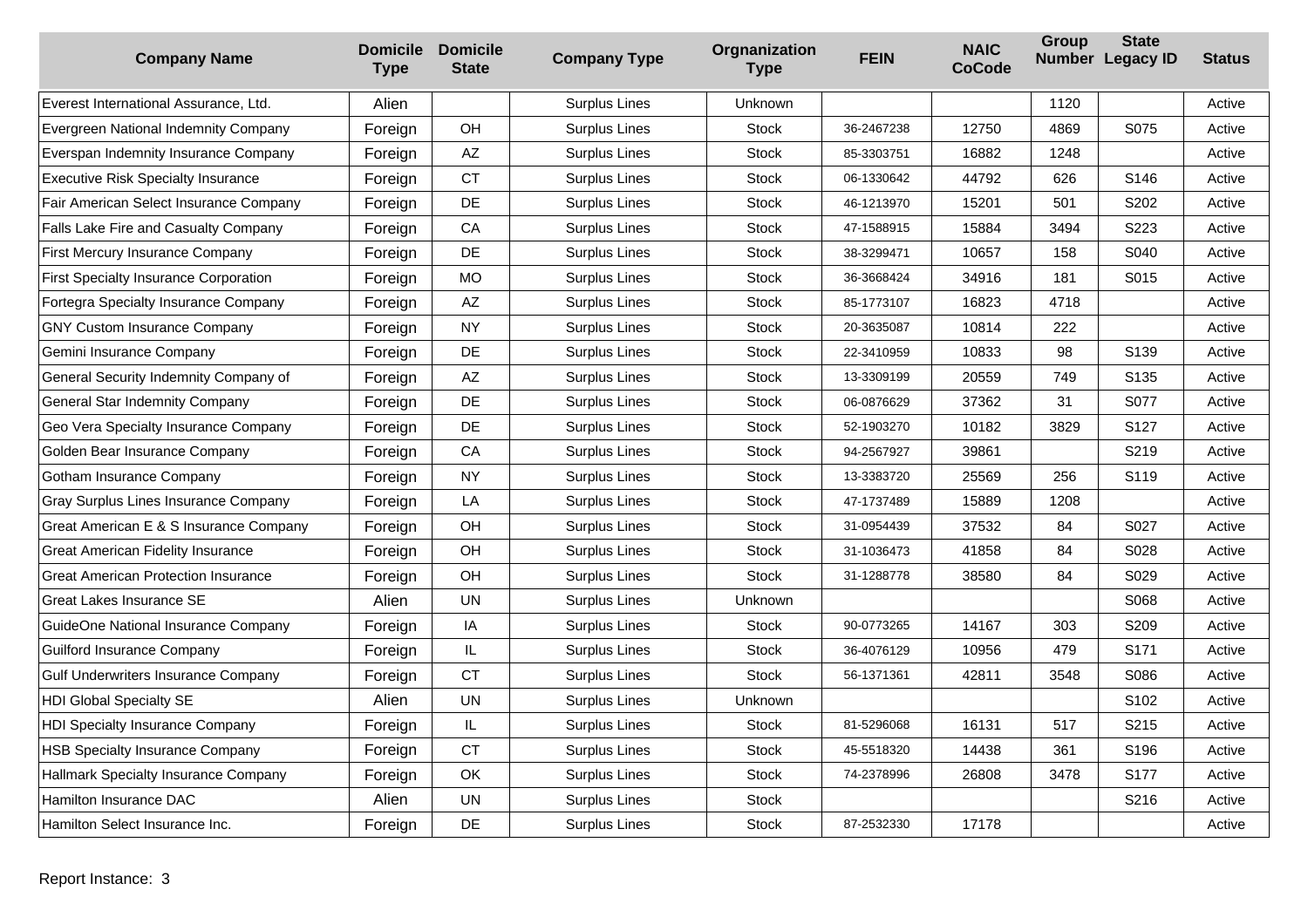| <b>Company Name</b>                           | <b>Domicile</b><br><b>Type</b> | <b>Domicile</b><br><b>State</b> | <b>Company Type</b>  | Orgnanization<br><b>Type</b> | <b>FEIN</b> | <b>NAIC</b><br><b>CoCode</b> | Group             | <b>State</b><br>Number Legacy ID | <b>Status</b> |
|-----------------------------------------------|--------------------------------|---------------------------------|----------------------|------------------------------|-------------|------------------------------|-------------------|----------------------------------|---------------|
| Harleysville Insurance Company of New         | Foreign                        | OH                              | <b>Surplus Lines</b> | <b>Stock</b>                 | 23-2864924  | 10674                        | 140               |                                  | Active        |
| <b>Highlander Specialty Insurance Company</b> | Foreign                        | IL.                             | Surplus Lines        | <b>Stock</b>                 | 85-1355519  | 16777                        | 4850              |                                  | Active        |
| Hilltop Specialty Insurance Company           | Foreign                        | <b>NY</b>                       | Surplus Lines        | <b>Stock</b>                 | 72-2195939  | 37079                        | 158               | S048                             | Active        |
| Homeland Insurance Company of New York        | Foreign                        | <b>NY</b>                       | Surplus Lines        | <b>Stock</b>                 | 52-1568827  | 34452                        | 4904              | S <sub>115</sub>                 | Active        |
| Homesite Insurance Company of Florida         | Foreign                        | IL.                             | <b>Surplus Lines</b> | <b>Stock</b>                 | 04-3489719  | 11156                        | 473               | S229                             | Active        |
| Housing Specialty Insurance Company, Inc.     | Foreign                        | VT                              | Surplus Lines        | <b>Stock</b>                 | 46-4271747  | 15381                        | 4359              | S217                             | Active        |
| <b>Houston Casualty Company</b>               | Foreign                        | <b>TX</b>                       | Surplus Lines        | Unknown                      | 74-2195939  | 42374                        | 3098              | AC04                             | Active        |
| Houston Specialty Insurance Company           | Foreign                        | <b>TX</b>                       | Surplus Lines        | <b>Stock</b>                 | 20-8249009  | 12936                        | 4381              | S <sub>164</sub>                 | Active        |
| Hudson Excess Insurance Company               | Foreign                        | DE                              | Surplus Lines        | <b>Stock</b>                 | 45-5271778  | 14484                        | 158               | S203                             | Active        |
| <b>ISMIE Indemnity Company</b>                | Foreign                        | $\mathsf{IL}$                   | Surplus Lines        | <b>Stock</b>                 | 36-4296612  | 11084                        | 2358              | S214                             | Active        |
| Illinois Union Insurance Company              | Foreign                        | IL.                             | Surplus Lines        | <b>Stock</b>                 | 36-2759195  | 27960                        | 626               | S039                             | Active        |
| Independent Specialty Insurance Company       | Foreign                        | DE                              | Surplus Lines        | <b>Stock</b>                 | 34-0860093  | 39640                        | 785               | S016                             | Active        |
| Indian Harbor Insurance Company               | Foreign                        | <b>DE</b>                       | Surplus Lines        | Stock                        | 06-1346380  | 36940                        | 968               | S035                             | Active        |
| Interstate Fire & Casualty Company            | Foreign                        | IL.                             | <b>Surplus Lines</b> | <b>Stock</b>                 | 36-2259886  | 22829                        | 761               | S085                             | Active        |
| Intrepid Specialty Insurance Company          | Foreign                        | IA                              | Surplus Lines        | <b>Stock</b>                 | 87-3706605  | 17181                        | 98                |                                  | Active        |
| Ironshore Specialty Insurance Company         | Foreign                        | $\mathsf{A}\mathsf{Z}$          | Surplus Lines        | <b>Stock</b>                 | 94-1264187  | 25445                        | 111               | S163                             | Active        |
| James River Insurance Company                 | Foreign                        | OH                              | Surplus Lines        | <b>Stock</b>                 | 22-2824607  | 12203                        | 3494              | S026                             | Active        |
| <b>KW Specialty Insurance Company</b>         | Foreign                        | DE                              | Surplus Lines        | <b>Stock</b>                 | 95-3961726  | 16255                        |                   |                                  | Active        |
| Kinsale Insurance Company                     | Foreign                        | <b>AR</b>                       | Surplus Lines        | <b>Stock</b>                 | 43-1537164  | 38920                        |                   | S <sub>185</sub>                 | Active        |
| Knight Specialty Insurance Company            | Foreign                        | DE                              | Surplus Lines        | <b>Stock</b>                 | 46-3724961  | 15366                        | 1316              | S206                             | Active        |
| Lancashire Insurance Company (UK)             | Alien                          | <b>UN</b>                       | Surplus Lines        | Unknown                      |             |                              |                   | S158                             | Active        |
| Landmark American Insurance Company           | Foreign                        | <b>NH</b>                       | Surplus Lines        | <b>Stock</b>                 | 73-0994137  | 33138                        | 501               | S001                             | Active        |
| Lexington Insurance Company                   | Foreign                        | DE                              | Surplus Lines        | <b>Stock</b>                 | 25-1149494  | 19437                        | $12 \overline{ }$ | S046                             | Active        |
| Liberty Mutual Insurance Europe SE            | Alien                          | <b>UN</b>                       | <b>Surplus Lines</b> | Unknown                      |             |                              |                   | S064                             | Active        |
| Liberty Specialty Markets Bermuda Limited     | Alien                          | <b>UN</b>                       | Surplus Lines        | Unknown                      |             |                              |                   | S156                             | Active        |
| Liberty Surplus Insurance Corporation         | Foreign                        | <b>NH</b>                       | Surplus Lines        | <b>Stock</b>                 | 04-3390891  | 10725                        | 111               | S041                             | Active        |
| <b>MESA Underwriters Specialty Insurance</b>  | Foreign                        | <b>NJ</b>                       | <b>Surplus Lines</b> | <b>Stock</b>                 | 75-1629914  | 36838                        | 242               | S162                             | Active        |
| MSIG Specialty Insurance USA Inc.             | Foreign                        | <b>NY</b>                       | Surplus Lines        | <b>Stock</b>                 | 36-3985972  | 34886                        | 4715              | S227                             | Active        |
| Markel International Insurance Company        | Alien                          | <b>UN</b>                       | Surplus Lines        | Unknown                      |             |                              |                   | S098                             | Active        |
| Maxum Indemnity Company                       | Foreign                        | <b>CT</b>                       | <b>Surplus Lines</b> | <b>Stock</b>                 | 51-0097283  | 26743                        | 91                | S111                             | Active        |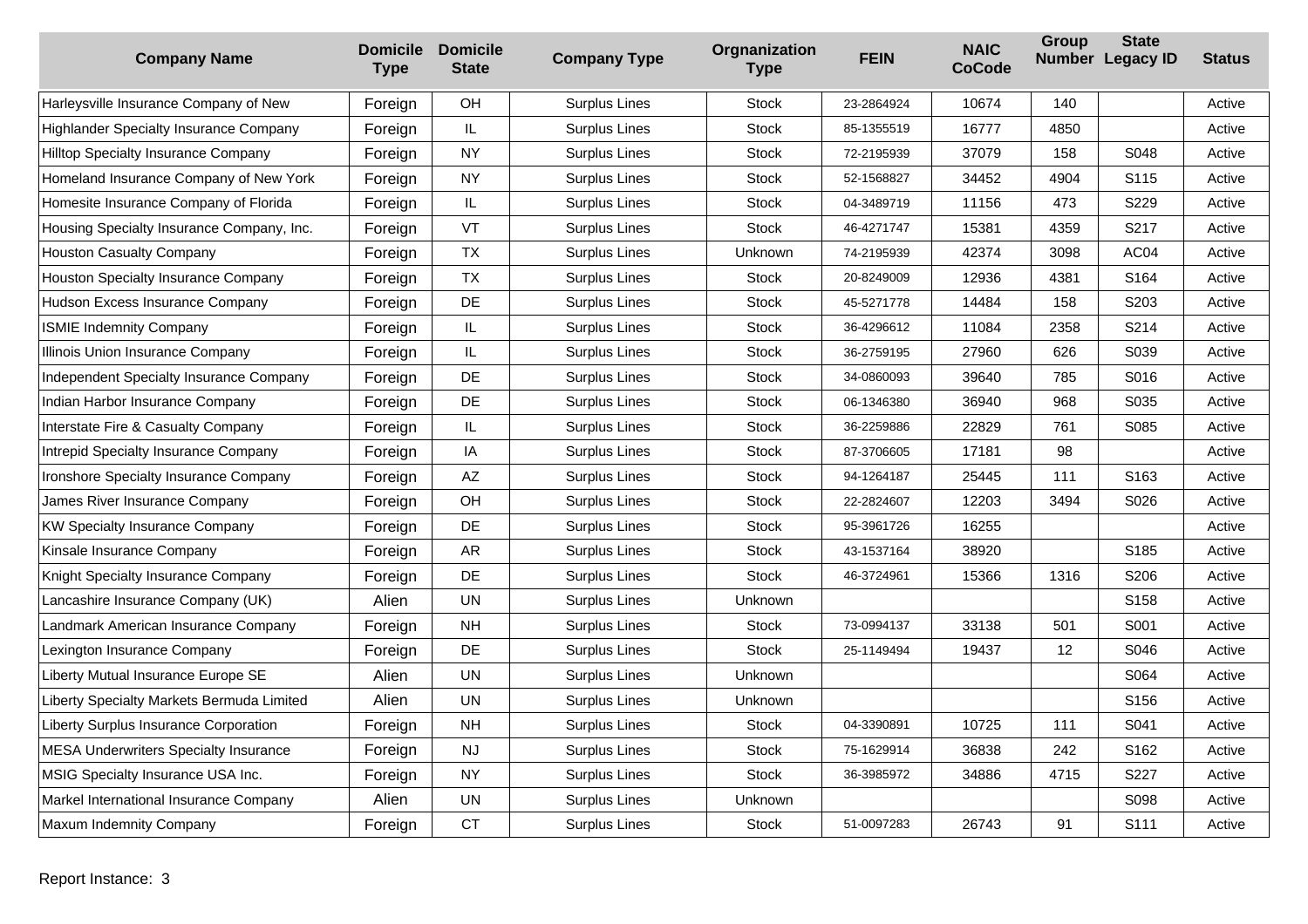| <b>Company Name</b>                       | <b>Domicile</b><br><b>Type</b> | <b>Domicile</b><br><b>State</b> | <b>Company Type</b>  | Orgnanization<br><b>Type</b> | <b>FEIN</b> | <b>NAIC</b><br><b>CoCode</b> | Group | <b>State</b><br>Number Legacy ID | <b>Status</b> |
|-------------------------------------------|--------------------------------|---------------------------------|----------------------|------------------------------|-------------|------------------------------|-------|----------------------------------|---------------|
| Medical Security Insurance Company        | Foreign                        | <b>NC</b>                       | <b>Surplus Lines</b> | <b>Stock</b>                 | 56-1600780  | 33090                        | 184   | S201                             | Active        |
| Mercer Insurance Company                  | Foreign                        | PA                              | Surplus Lines        | <b>Stock</b>                 | 21-0512950  | 14478                        | 248   |                                  | Active        |
| Merchants National Insurance Company      | Foreign                        | <b>NH</b>                       | Surplus Lines        | <b>Stock</b>                 | 20-5452681  | 12775                        | 226   | S173                             | Active        |
| Mid-Continent Excess and Surplus          | Foreign                        | OH                              | <b>Surplus Lines</b> | <b>Stock</b>                 | 38-3803661  | 13794                        | 84    | S195                             | Active        |
| Mitsui Sumitomo Insurance Company         | Alien                          | <b>UN</b>                       | Surplus Lines        | Unknown                      |             |                              |       | S <sub>155</sub>                 | Active        |
| Mobilitas Insurance Company               | Foreign                        | $\mathsf{A}\mathsf{Z}$          | Surplus Lines        | <b>Stock</b>                 | 83-1265529  | 16392                        | 1278  | S232                             | Active        |
| Mount Vernon Fire Insurance Company       | Foreign                        | PA                              | Surplus Lines        | <b>Stock</b>                 | 23-1575334  | 26522                        | 31    | S104                             | Active        |
| Mt. Hawley Insurance Company              | Foreign                        | IL.                             | Surplus Lines        | <b>Stock</b>                 | 37-1072999  | 37974                        | 783   | S <sub>120</sub>                 | Active        |
| <b>NORCAL Specialty Insurance Company</b> | Foreign                        | <b>TX</b>                       | <b>Surplus Lines</b> | <b>Stock</b>                 | 23-2005656  | 35114                        | 2698  | S197                             | Active        |
| National Fire & Marine Insurance Company  | Foreign                        | <b>NE</b>                       | Surplus Lines        | <b>Stock</b>                 | 47-6021331  | 20079                        | 31    | S082                             | Active        |
| Nautilus Insurance Company                | Foreign                        | $\mathsf{A}\mathsf{Z}$          | Surplus Lines        | <b>Stock</b>                 | 86-0528184  | 17370                        | 98    | S013                             | Active        |
| Navigators Specialty Insurance Company    | Foreign                        | <b>NY</b>                       | <b>Surplus Lines</b> | <b>Stock</b>                 | 13-3536448  | 36056                        | 91    | S141                             | Active        |
| Norfolk and Dedham Mutual Fire Insurance  | Foreign                        | MA                              | Surplus Lines        | Mutual                       | 04-1675920  | 23965                        | 144   | S228                             | Active        |
| North American Capacity Insurance         | Foreign                        | <b>NH</b>                       | <b>Surplus Lines</b> | <b>Stock</b>                 | 36-3714287  | 25038                        | 181   | S109                             | Active        |
| North Light Specialty Insurance Company   | Foreign                        | IL                              | Surplus Lines        | <b>Stock</b>                 | 26-2331872  | 13167                        | 8     | S188                             | Active        |
| Northfield Insurance Company              | Foreign                        | IA                              | Surplus Lines        | <b>Stock</b>                 | 41-0983992  | 27987                        | 3548  | S080                             | Active        |
| Obsidian Specialty Insurance Company      | Foreign                        | DE                              | Surplus Lines        | <b>Stock</b>                 | 86-1663261  | 16871                        | 4982  |                                  | Active        |
| Oklahoma Specialty Insurance Company      | Foreign                        | OK                              | <b>Surplus Lines</b> | <b>Stock</b>                 | 45-3856291  | 14175                        | 4381  | S225                             | Active        |
| Old Republic Union Insurance Company      | Foreign                        | IL                              | Surplus Lines        | <b>Stock</b>                 | 36-3765116  | 31143                        | 150   | S084                             | Active        |
| Pacific Insurance Company, Limited        | Foreign                        | <b>CT</b>                       | Surplus Lines        | <b>Stock</b>                 | 06-1401918  | 10046                        | 91    | S008                             | Active        |
| Palms Insurance Company, Limited          | Alien                          | <b>UN</b>                       | Surplus Lines        | <b>Stock</b>                 |             |                              |       |                                  | Active        |
| Palomar Excess and Surplus Insurance      | Foreign                        | AZ                              | <b>Surplus Lines</b> | <b>Stock</b>                 | 84-4785473  | 16754                        | 4977  |                                  | Active        |
| Peleus Insurance Company                  | Foreign                        | VA                              | Surplus Lines        | <b>Stock</b>                 | 65-0075940  | 34118                        | 457   | S018                             | Active        |
| Penn-America Insurance Company            | Foreign                        | PA                              | Surplus Lines        | Stock                        | 23-1997049  | 32859                        | 920   | S089                             | Active        |
| Petroleum Marketers Management            | Foreign                        | IA                              | Surplus Lines        | <b>Stock</b>                 | 42-1499640  | 11062                        |       | S <sub>198</sub>                 | Active        |
| Prime Insurance Company                   | Foreign                        | IL.                             | Surplus Lines        | <b>Stock</b>                 | 02-0774091  | 12588                        | 4131  | S <sub>167</sub>                 | Active        |
| Princeton Excess and Surplus Lines        | Foreign                        | DE                              | <b>Surplus Lines</b> | <b>Stock</b>                 | 22-3410482  | 10786                        | 361   | S038                             | Active        |
| ProAssurance Specialty Insurance          | Foreign                        | VT                              | <b>Surplus Lines</b> | <b>Stock</b>                 | 62-1216444  | 17400                        | 2698  | S047                             | Active        |
| Professional Security Insurance Company   | Foreign                        | $\mathsf{A}\mathsf{Z}$          | Surplus Lines        | Stock                        | 20-0116462  | 11811                        | 413   | S183                             | Active        |
| Protective Specialty Insurance Company    | Foreign                        | ${\sf IN}$                      | Surplus Lines        | <b>Stock</b>                 | 26-1865258  | 13149                        | 867   | S <sub>166</sub>                 | Active        |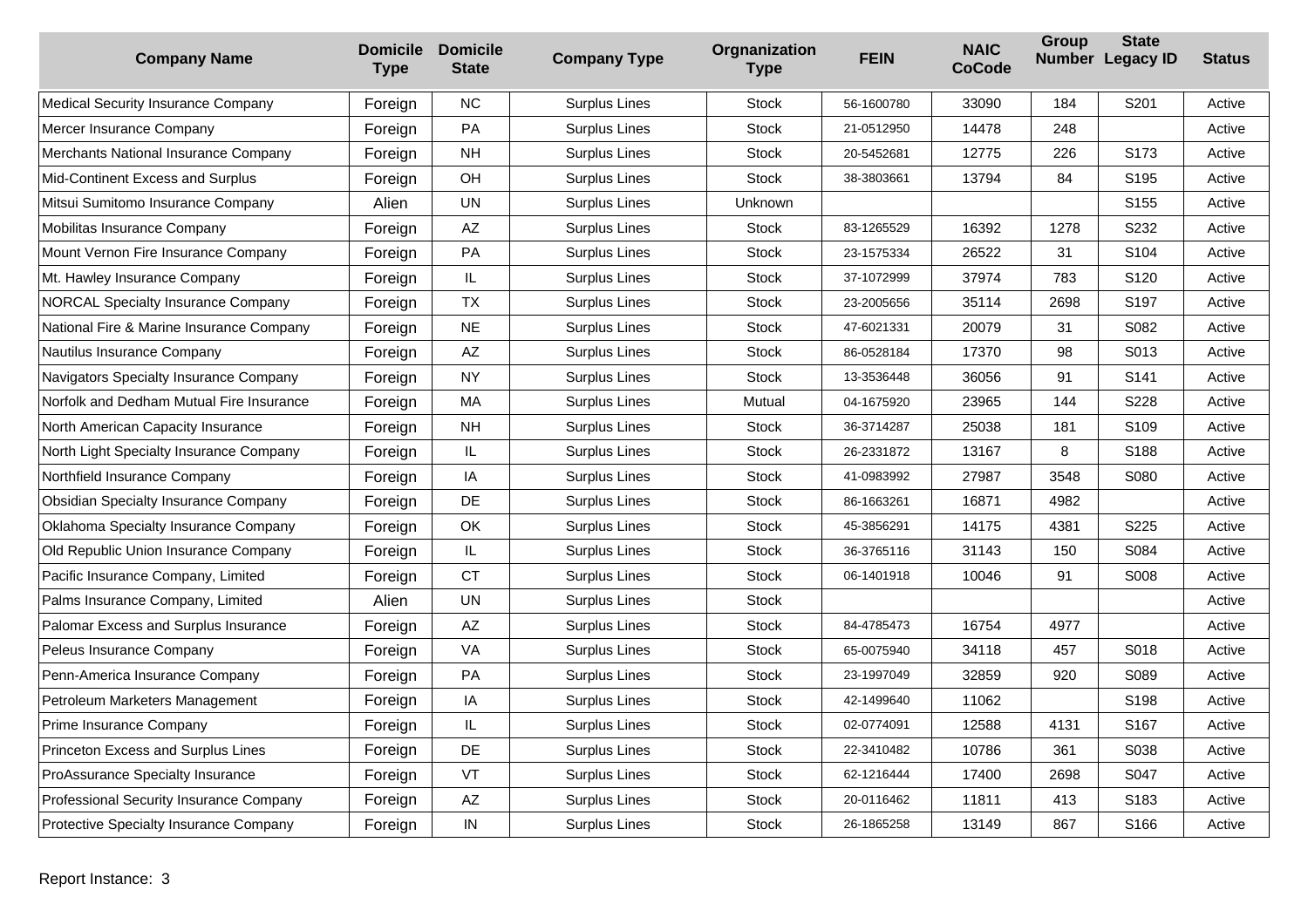| <b>Company Name</b>                          | <b>Domicile</b><br><b>Type</b> | <b>Domicile</b><br><b>State</b> | <b>Company Type</b>  | Orgnanization<br><b>Type</b> | <b>FEIN</b> | <b>NAIC</b><br><b>CoCode</b> | <b>Group</b> | <b>State</b><br>Number Legacy ID | <b>Status</b> |
|----------------------------------------------|--------------------------------|---------------------------------|----------------------|------------------------------|-------------|------------------------------|--------------|----------------------------------|---------------|
| QBE Specialty Insurance Company              | Foreign                        | <b>ND</b>                       | Surplus Lines        | <b>Stock</b>                 | 55-0789681  | 11515                        | 796          | S002                             | Active        |
| <b>QBE UK Limited</b>                        | Alien                          | <b>UN</b>                       | <b>Surplus Lines</b> | <b>Unknown</b>               |             |                              |              | S <sub>117</sub>                 | Active        |
| Republic-Vanguard Insurance Company          | Foreign                        | AZ                              | <b>Surplus Lines</b> | <b>Stock</b>                 | 75-1777153  | 40479                        | 2538         | S194                             | Active        |
| Richmond National Insurance Company          | Foreign                        | <b>NH</b>                       | Surplus Lines        | <b>Stock</b>                 | 87-2521969  | 17103                        | 4869         |                                  | Active        |
| Rockhill Insurance Company                   | Foreign                        | AZ                              | <b>Surplus Lines</b> | <b>Stock</b>                 | 06-1149847  | 28053                        | 175          | S074                             | Active        |
| Rockingham Casualty Company                  | Foreign                        | VA                              | Surplus Lines        | <b>Stock</b>                 | 54-1223736  | 42595                        | 899          | S207                             | Active        |
| Rockingham Specialty, Inc.                   | Foreign                        | VA                              | Surplus Lines        | <b>Stock</b>                 | 61-1919577  | 16650                        | 899          |                                  | Active        |
| <b>SCOR UK Company Limited</b>               | Alien                          | <b>UN</b>                       | <b>Surplus Lines</b> | Unknown                      |             |                              |              | S191                             | Active        |
| Safety Specialty Insurance Company           | Foreign                        | MO                              | Surplus Lines        | <b>Stock</b>                 | 27-2237608  | 13815                        | 3098         | S187                             | Active        |
| Scottsdale Insurance Company                 | Foreign                        | <b>OH</b>                       | Surplus Lines        | <b>Stock</b>                 | 31-1024978  | 41297                        | 140          | S009                             | Active        |
| Scottsdale Surplus Lines Insurance           | Foreign                        | AZ                              | Surplus Lines        | <b>Stock</b>                 | 86-0835870  | 10672                        | 140          | S168                             | Active        |
| Seneca Specialty Insurance Company           | Foreign                        | DE                              | <b>Surplus Lines</b> | <b>Stock</b>                 | 88-0902879  | 10729                        | 158          | S131                             | Active        |
| SiriusPoint International Insurance          | Alien                          | <b>UN</b>                       | Surplus Lines        | Unknown                      |             |                              |              | S051                             | Active        |
| SiriusPoint Specialty Insurance Corporation  | Foreign                        | <b>NH</b>                       | Surplus Lines        | <b>Stock</b>                 | 98-0529995  | 16820                        | 5001         |                                  | Active        |
| Southlake Specialty Insurance Company        | Foreign                        | <b>TX</b>                       | Surplus Lines        | <b>Stock</b>                 | 84-4500601  | 16999                        | 5003         |                                  | Active        |
| Specialty Builders Insurance Company         | Foreign                        | GA                              | <b>Surplus Lines</b> | <b>Stock</b>                 | 85-1134663  | 16826                        | 1302         |                                  | Active        |
| Spinnaker Specialty Insurance Company        | Foreign                        | TX                              | Surplus Lines        | <b>Stock</b>                 | 86-3613393  | 17045                        | 5010         |                                  | Active        |
| St. Paul Surplus Lines Insurance Company     | Foreign                        | DE                              | <b>Surplus Lines</b> | <b>Stock</b>                 | 41-1230819  | 30481                        | 3548         | S128                             | Active        |
| StarStone Insurance SE                       | Alien                          | <b>UN</b>                       | Surplus Lines        | Unknown                      |             |                              |              | S179                             | Active        |
| <b>StarStone Specialty Insurance Company</b> | Foreign                        | <b>DE</b>                       | Surplus Lines        | <b>Stock</b>                 | 51-0335732  | 44776                        | 4990         | S025                             | Active        |
| Starr Surplus Lines Insurance Company        | Foreign                        | <b>TX</b>                       | <b>Surplus Lines</b> | <b>Stock</b>                 | 26-3622499  | 13604                        | 4670         | S176                             | Active        |
| Steadfast Insurance Company                  | Foreign                        | IL                              | Surplus Lines        | <b>Stock</b>                 | 52-0981481  | 26387                        | 212          | S151                             | Active        |
| Stonegate Insurance Company                  | Foreign                        | $\mathsf{IL}$                   | Surplus Lines        | <b>Stock</b>                 | 27-3990801  | 14012                        | 4717         |                                  | Active        |
| Summit Specialty Insurance Company           | Foreign                        | <b>NE</b>                       | Surplus Lines        | <b>Stock</b>                 | 85-3228374  | 16889                        | 4980         |                                  | Active        |
| <b>Superior Specialty Insurance Company</b>  | Foreign                        | DE                              | <b>Surplus Lines</b> | <b>Stock</b>                 | 48-1010625  | 16551                        | 785          | S042                             | Active        |
| Sutton Specialty Insurance Company           | Foreign                        | OK                              | Surplus Lines        | <b>Stock</b>                 | 85-2094463  | 16848                        | 4968         |                                  | Active        |
| Swiss Re International SE                    | Alien                          | <b>UN</b>                       | Surplus Lines        | <b>Unknown</b>               |             |                              |              | S062                             | Active        |
| TDC Specialty Insurance Company              | Foreign                        | DC                              | Surplus Lines        | <b>Stock</b>                 | 95-4241120  | 34487                        | 831          | S <sub>153</sub>                 | Active        |
| The Burlington Insurance Company             | Foreign                        | $\mathsf{IL}$                   | Surplus Lines        | <b>Stock</b>                 | 56-1538956  | 23620                        | 479          | S020                             | Active        |
| The Marine Insurance Company Limited         | Alien                          | <b>UN</b>                       | Surplus Lines        | Unknown                      |             |                              |              | S054                             | Active        |